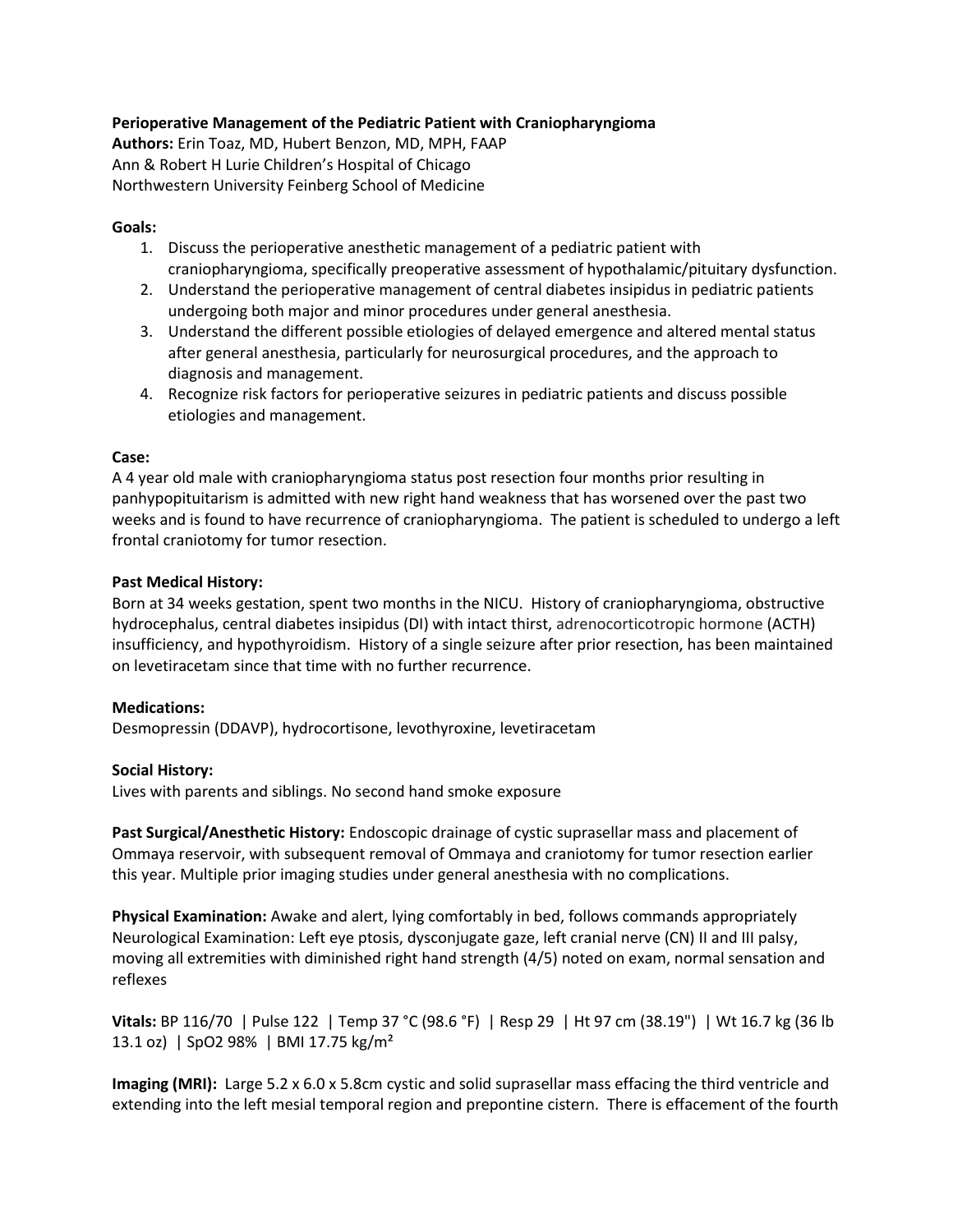ventricle with extensive distortion and mass effect on the ventral midbrain and anterolateral pons. The lateral ventricles are markedly increased in size since the prior study. No acute large infarct.

### IMPRESSION:

Marked increase in the partially cystic suprasellar mass with progressive mass effect and new hydrocephalus. No large acute infarct.

# **Labs:**

Na 133 mEq/L (24 hour range 126 to 137 mEq/L), K 4.3 mEq/L, Chloride 95 mEq/L, Bicarb 20 mEq/L, Glucose 128 mg/dL, BUN: 6 mg/dL, Creatinine: 0.24 mg/dL, Calcium 9.3 mg/dL. WBC 9.9 thou/µL, H/H 11.2 g/dL /35.3%, Plt 335 thou/µL

# **Questions:**

- What are the most common pediatric pituitary tumors? What pediatric tumor is highly associated with the development of central diabetes insipidus?
- How does the surgical approach affect the incidence of central DI?
- How is the diagnosis of central DI made?
- How can you assess if a patient's central DI is well managed prior to surgery?
- What additional preoperative information or studies would you require prior to anesthetizing this patient?

# **Case Continued:**

The patient was started on dexamethasone therapy by neurosurgery given his enlarging mass noted on imaging. His sodium values were extremely labile prior to surgery and he required escalating doses of DDAVP for break-through episodes of polyuria associated with polydipsia, thought to be secondary to increased glucocorticoid administration.

### **Questions:**

- If the serum sodium was down trending prior to surgery would you proceed with surgery? What is your sodium threshold for proceeding versus delaying surgery?
- How would you manage this patient's DDAVP on the day of surgery?
- What fluids would you plan to use for intraoperative resuscitation?
- How would you adjust your administration of intravenous fluids if the patient received DDAVP prior to surgery?

### **Case Continued:**

He is started on maintenance fluids with dextrose 5% and 0.9% sodium chloride with 20 mEq/L potassium chloride to account for insensible fluid loss in addition to urine output replacement with dextrose 2.5% with sodium chloride 0.2% at a 1:1 ratio while NPO. His sodium level is 137 mEq/L on the morning of surgery and DDAVP is administered per the endocrinology service.

### **Question:**

- Would you give this patient a premed?
- How would you induce this patient? Would you perform an inhalational induction if this patient's intravenous access malfunctioned prior to surgery?
- What lines and monitors would you require for this case?
- How would you maintain anesthesia in this patient?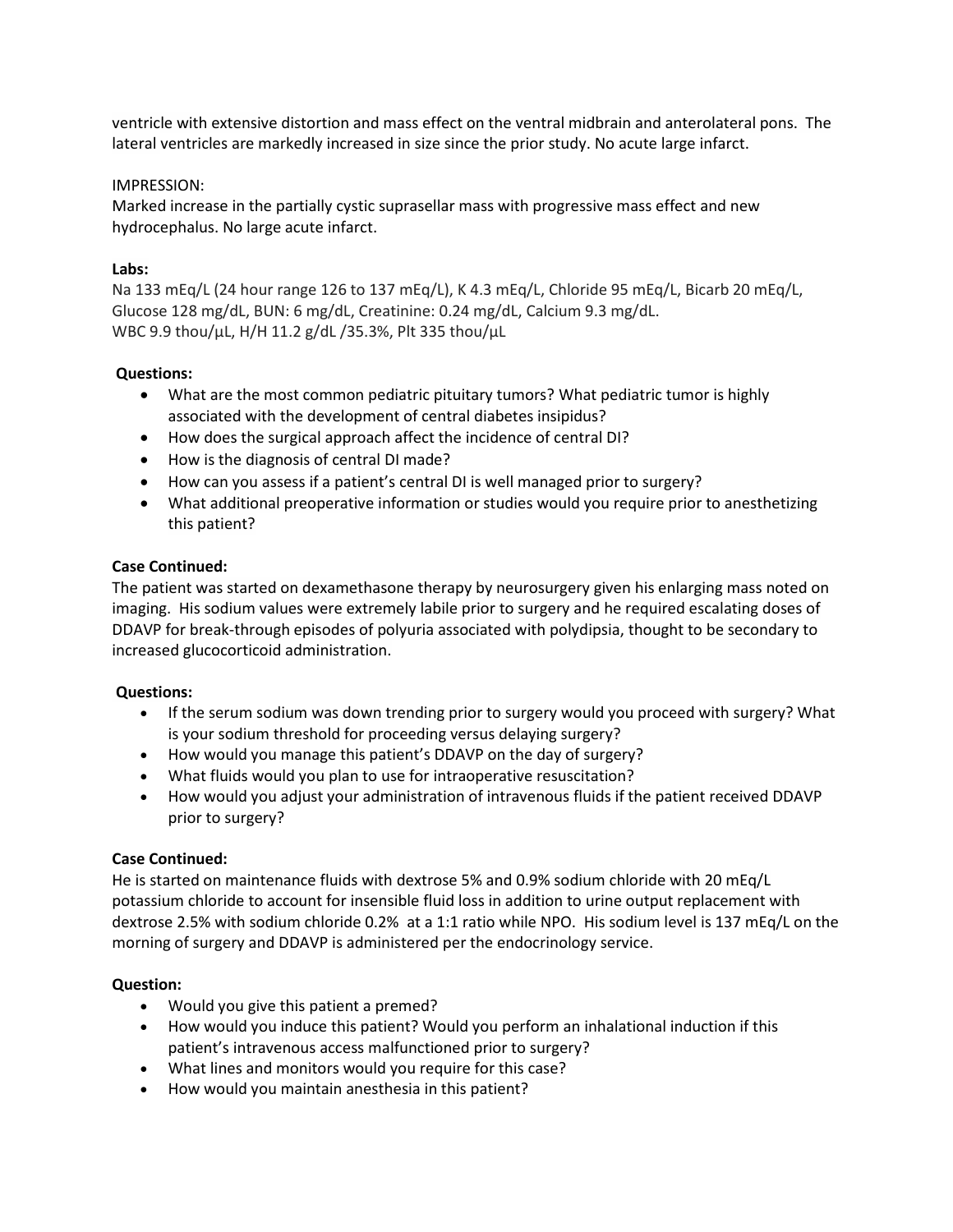### **Case Continued:**

The patient undergoes an uncomplicated intravenous induction with propofol, fentanyl, and rocuronium. After induction, additional intravenous and arterial access is obtained. The surgeon does not plan for intraoperative neurophysiological monitoring. The patient is maintained on sevoflurane with additional doses of opioid analgesia and muscle relaxant as needed. Intraoperatively, the case is complicated by acute surgical blood loss necessitating fluid resuscitation and blood transfusion to maintain hemodynamic stability. Serial arterial blood gases are monitored and the patient's serum sodium is noted to be down trending to the low 130s (mEq/L).

#### **Questions:**

- Why might this patient develop hyponatremia? How would you adjust your management for hyponatremia?
- How would you adjust your management if the patient developed hypernatremia intraoperatively?

**Case continued:** After undergoing subtotal resection of his tumor and insertion of an Ommaya reservoir, the patient remains obtunded and is not following commands.

### **Questions:**

- What is your postoperative plan for this patient?
- Would you extubate if the patient is not following commands but has intact airway reflexes?
- What is on your differential for a patient with altered mental status after general anesthesia? What steps would you take to further evaluate? What is your threshold to proceed with additional investigations versus giving patient more time?

**Case continued:** The patient undergoes additional imaging that is unrevealing and is transported to the intensive care unit. He remains unresponsive. In the intensive care unit, he is noted to become increasingly hypertensive, tachycardic, and with rightward eye deviation.

#### **Questions:**

- How would you determine if the patient is having nonconvulsive status epilepticus?
- What risk factors does this patient have for developing seizures postoperatively? How would you treat suspected seizures?

### **Case Continued:**

The patient's mental status initially improves with lorazepam and he is subsequently loaded with fosphenytoin. He develops worsening hyponatremia over the course of the next several hours with serum sodium levels of 128-130 mEq/L.

### **Questions:**

• What is your differential diagnosis for this patient's hyponatremia? How would you treat hyponatremia in this patient?

**Case Continued:** He remains encephalopathic despite adequate treatment with antiepileptic drugs and no epileptiform activity seen on electroencephalogram, and his Ommaya reservoir is noted to be malfunctioning. He is scheduled to return to the OR for removal of the Ommaya and placement of an external ventricular drain (EVD).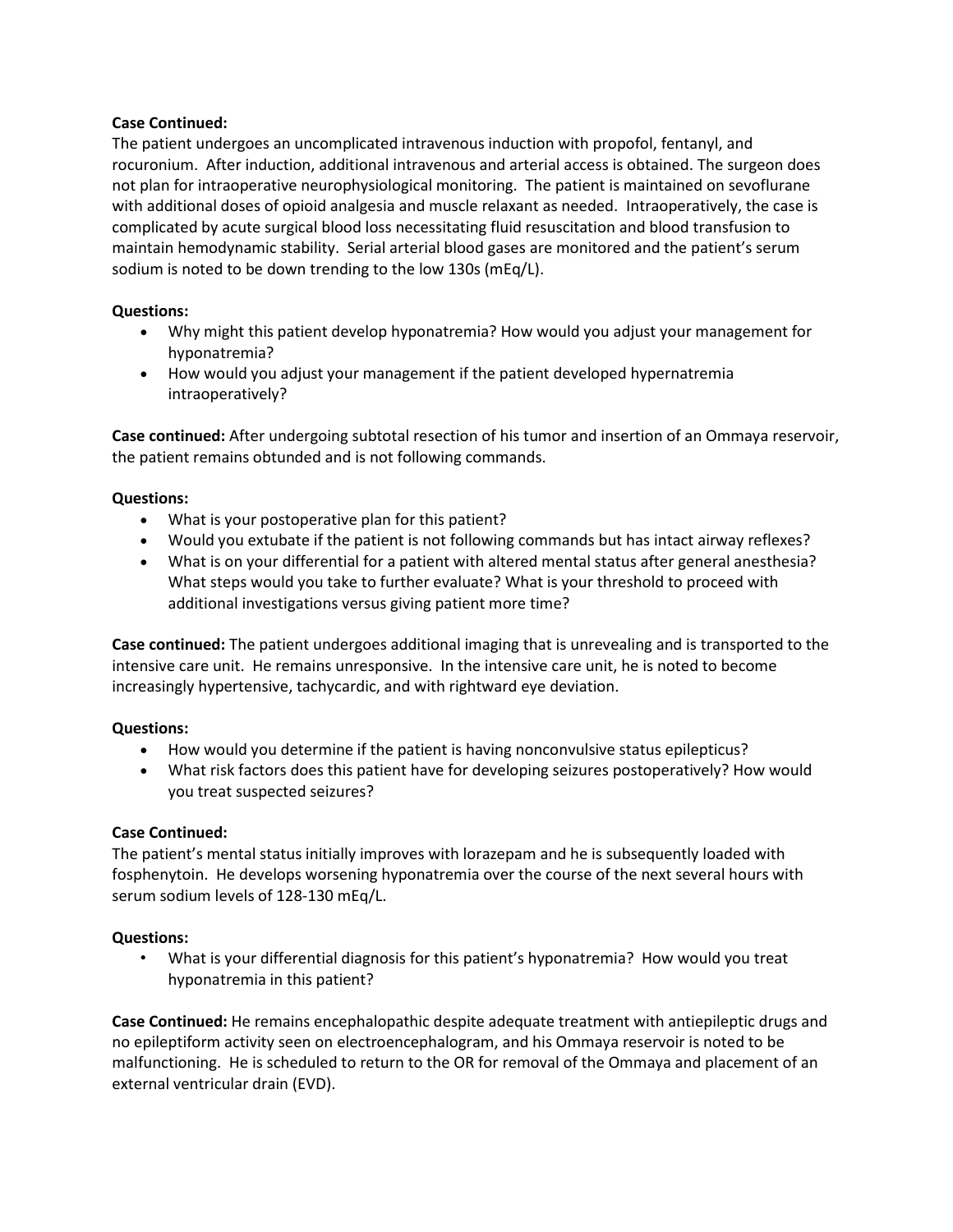## **Questions:**

- How would you alter your anesthetic plan in the setting of altered mental status and concern for elevated intracranial pressure?
- How would you manage his intraoperative fluids in the setting of transient SIADH?

# **Discussion:**

## Epidemiologic considerations

Pituitary tumors are rare in childhood and adolescence, and virtually all tumors of this region are benign. Tumors occupying the pituitary fossa are of two main types: craniopharyngiomas, the most common tumor causing hypopituitarism in childhood, and pituitary adenomas. Craniopharyngiomas account for 80-90% of neoplasms arising in the pituitary region.<sup>1</sup> They are rare neuroectodermal tumors that make up 5-13% of pediatric and 1-4% of adult brain tumors.<sup>2</sup> The incidence is bimodal and peaks at ages 5-14 years and 65-74 years.<sup>1</sup> Although classified as a benign tumor with no metastatic potential, due to their sellar and/or suprasellar location in close proximity to critical neural and vascular structures, there can be considerable morbidity both at the time of diagnosis and when the tumor is partially or completely resected. Preoperative central diabetes insipidus (DI) has been reported in 8-35% of patients affected with craniopharyngioma, whereas postsurgical and permanent DI accounts for up to 80% of patients; 13% of cases are transient.<sup>3</sup> Compared to adults with craniopharyngioma, children undergoing craniopharyngioma resection have a significantly higher incidence of permanent DI and the management of postoperative DI is more difficult due to wider serum sodium fluctuations and a higher incidence of hyponatremia. 4

The management of pediatric craniopharyngioma was traditionally via a transcranial approach with the goal to achieve complete resection, however this aggressive strategy was associated with greater injury to vital tissues, resulting in a high frequency of visual impairment, hypothalamic dysfunction, central diabetes insipidus, and anterior pituitary hormone deficiencies. 2 In recent years, less invasive surgical approaches followed by adjuvant therapies have gained acceptance. This includes an endoscopic endonasal rather than open approach to tumor resection, partial resection with or without radiation therapy to eradicate residual tumor, or procedures aimed at tumor decompression in patients with a significant cystic component, including endoscopic cyst fenestration or placement of an Ommaya reservoir into the tumor cyst for drainage with or without subsequent instillation of antineoplastic agents. This shift in surgical treatment approach away from gross total resection has led to better preservation of the pituitary stalk and improved endocrine outcomes, with a significant reduction in the occurrence of central DI in a recent meta-analysis from 80% to 65%, comparable to other published studies. 2,5

### Craniopharyngioma Perioperative Considerations

Clinical presentation of patients with craniopharyngioma will depend on the size and site of the tumor, with many symptoms resulting from compression of adjacent structures and increased intracranial pressure. These include headache, visual deficits, endocrine deficiencies such as diabetes insipidus or panhypopituitarism from compression of the pituitary gland or stalk, hypothalamic dysfunction resulting in abnormalities in sleep, appetite or thermal regulation, and symptoms of hydrocephalus from obstruction of cerebral spinal fluid pathways.<sup>6</sup> At time of diagnosis 20-50% of children will have hormonal insufficiencies; preoperative endocrine evaluation including measurement of growth hormone, thyroid stimulating hormone, cortisol, follicular stimulating hormone/luteinizing hormone, prolactin, and serum electrolytes should be performed and corrected as indicated prior to surgery.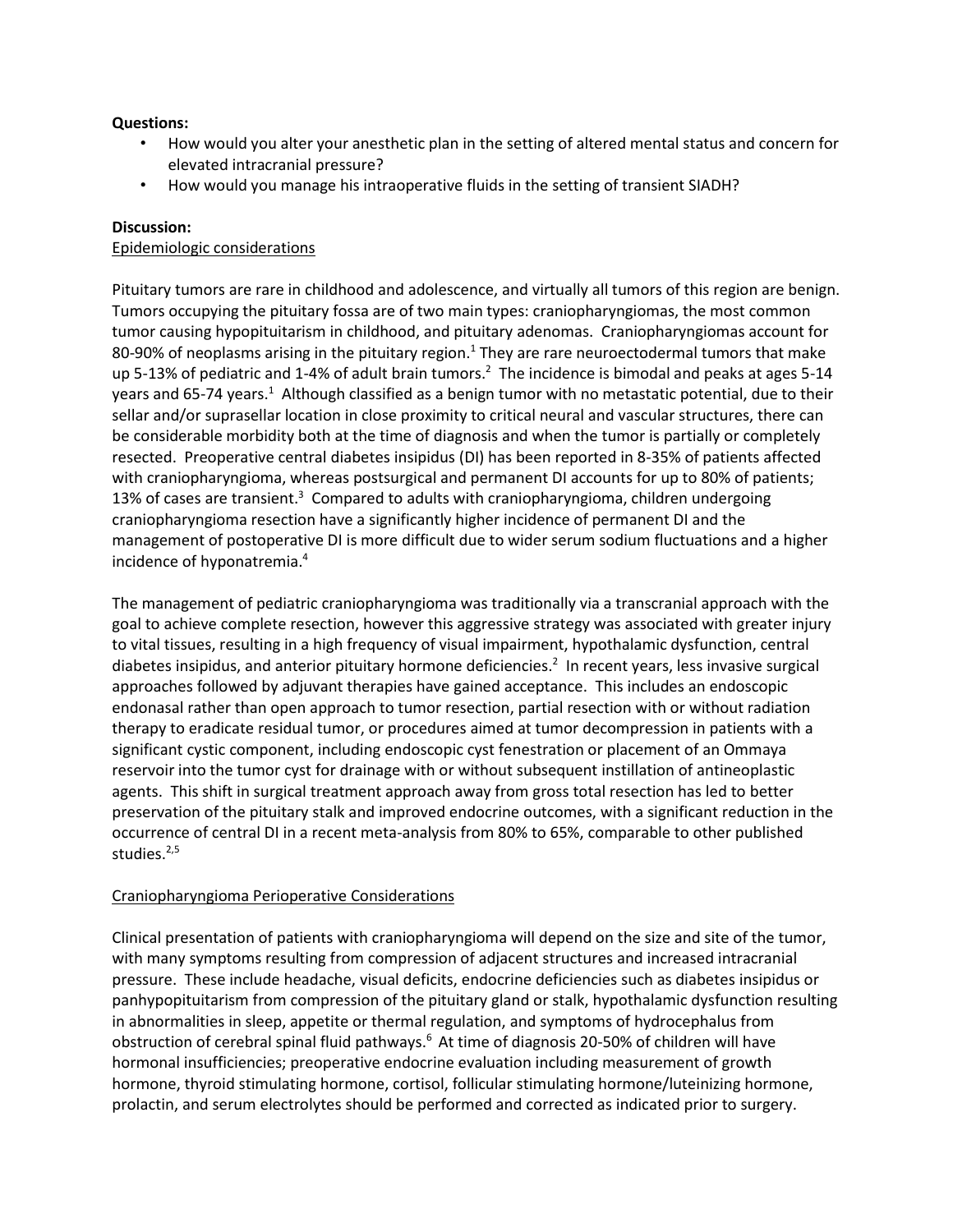Consultation with an endocrinologist is recommended and preoperative considerations include administration of stress dose steroids and assessment of volume status and electrolyte disturbances.

Many of these patients will present with intravenous access prior to surgery, however an inhalational induction could be considered in appropriately fasting patients without evidence of significant intracranial hypertension. Options for maintenance of anesthesia should prioritize a rapid awakening at the completion of surgery to allow for neurological examination and take into consideration any planned intraoperative neurophysiological monitoring.

Vascular access for surgical resection should include at least two large-bore peripheral intravenous lines for rapid resuscitation due to the close proximity to the internal carotid artery and other vessels of the circle of Willis. Arterial cannulation should be considered for both close hemodynamic monitoring as well as the ability to closely monitor blood gases and serum electrolytes in these patients at high risk for the development of intraoperative diabetes insipidus. Placement of a urinary catheter is recommended for the early detection of DI as well.<sup>7</sup>

As the treatment paradigm for craniopharyngioma has evolved over time from "curative" tumor resection to less aggressive approaches, anesthesiologists caring for pediatric patients may frequently encounter these patients after initial tumor resection for medical imaging, adjuvant radiation treatment, and neurosurgical procedures for tumor regrowth/recurrence. There has been an overall general reduction in the prevalence of postoperative endocrinopathies with the increase in less invasive treatment modalities, however it still remains a major perioperative consideration for patients with craniopharyngioma undergoing subsequent procedures. In particular, the development of hypothalamic obesity represents a major concern, as the rapid weight gain associated with craniopharyngioma has not been significantly reduced despite hypothalamic sparing strategies.<sup>2</sup>

### Perioperative Management of Central Diabetes Insipidus

Central DI is characterized by the inability to concentrate urine secondary to vasopressin deficiency resulting in polyuria and subsequent polydipsia. Polyuria is defined as excretion of a urinary volume greater than 2 L/m<sup>2</sup>/day, 150 ml/kg/day in neonates, 100–110 ml/kg/day in children up to age 2, and 40–50 ml/kg/day in older children.<sup>8</sup> A serum osmolality (Sosm) > 300mOsm/kg at the same time as inappropriately dilute urine (Uosm <300mOsm/kg) are indicative of DI. 8 In children with central DI with an intact thirst mechanism, the mainstay of treatment is free access to water combined with a pharmacologic agent, typically synthetic vasopressin (desmopressin/DDAVP). The most common side effect of DDAVP is hyponatremia which can be avoided by allowing for adequate breakthrough urine output (UOP), defined as >4 ml/kg/hr of urine for two or more hours, specific gravity <1.005 and normal to increasing serum sodium.

The intra- and early postoperative course of children with craniopharyngioma is often complicated by temporary or permanent abnormalities in water homeostasis, including the development of central DI and syndrome of inappropriate secretion of antidiuretic hormone (SIADH). There are published standard approaches to treatment of both DI and SIADH, however the optimal perioperative management to prevent or control these complications are less clear. There are no large evidencebased studies that determine optimal fluid management in children with central DI requiring IV fluids. Prior approaches for the perioperative management of central DI relied on the replacement of fluid losses volume for volume to match urinary output plus insensible losses utilizing hypotonic fluids. This approach was felt to be more useful in young children who were at highest risk of developing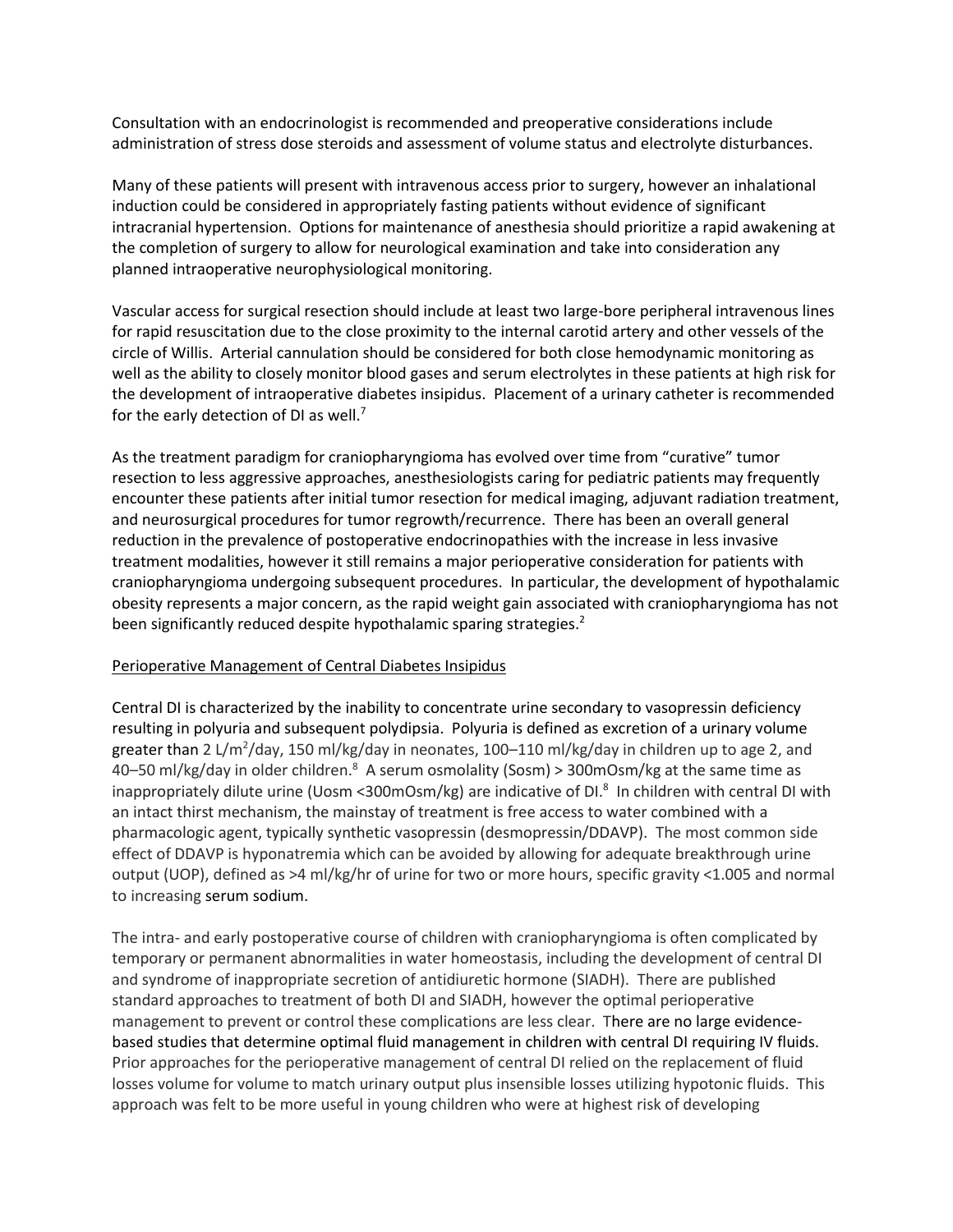hyponatremia with vasopressin therapy.<sup>9</sup> At our institution, insensible fluid replacement is frequently initiated perioperatively with D<sub>5</sub> + 0.45NS with 20 mEq/L potassium chloride at 300–500 ml/m<sup>2</sup>/day in addition to UOP replacement with 1 ml of  $D_{2.5}$  + 0.2NS for every 1 ml of UOP while patients with central DI are restricted access to free water, with fluid rates adjusted based on sodium trends and ongoing losses.<sup>8</sup> Treatment with low-dose DDAVP is considered in cases where it is difficult to replace ongoing losses. However, in many situations perioperative use of intravenous vasopressin in children with central DI is considered the treatment modality of choice, resulting in lesser fluctuations in serum sodium as long as care is taken to limit fluid intake while under full anti-diuresis and to avoid iatrogenic water intoxication with hypotonic fluids.<sup>9,10</sup>

One published approach to the intraoperative management of children undergoing craniopharyngioma surgery found reduced frequency of intra- and early postoperative complications of fluid and electrolyte disturbances after instituting a standard set of guidelines.<sup>11</sup> According to this algorithm, when polyuria is detected, fluid replacement is adjusted to match urinary output plus insensible fluid loss using sodium-free solutions exclusively. If evidence for DI persists for more than 2h at a stretch or urinary output cannot be replaced, DDAVP is given intravenously at a low dose in conjunction with restriction of fluid intake and only high-salt-concentration fluids are used (0.7-0.9% NaCl). Higher doses of DDAVP are given if polyuria persists. In this retrospective study, DI was diagnosed preoperatively in 14 of the 39 patients and all of these patients were treated with DDAVP, however no further specifics were given on the management of this subset of patients.

In an effort to standardize the perioperative management of children with pre-existing DI in addition to those undergoing procedures associated with significant risk for the development of DI, authors at a different institution developed a safe and effective algorithm for the management of perioperative central DI.<sup>10</sup> Eighteen children were prospectively managed according to a standard protocol and compared to nineteen historical controls at a major academic pediatric center. Patients managed according to this protocol had less significant fluctuations in serum sodium concentrations and a lower occurrence of hyponatremia, in addition to generally improving provider satisfaction regarding overall management. In this study, the management of patients with pre-existing central DI was dependent on the surgical procedure planned, as demonstrated in the diagram below. Urine output and serum electrolytes were closely monitored in these patients. It is unclear the optimal interval for monitoring electrolytes perioperatively in at-risk patients, however prior published guidelines in the pediatric literature have recommended serum and urine electrolytes and osmolality testing immediately postoperatively and at least every 8 hours, with changes in serum sodium of >5mmol/l assessed more frequently (every 4 to 6 hours).<sup>12</sup> It may be prudent to monitor more frequently intraoperatively due to the dynamic nature of the patient's volume status while undergoing major surgical procedures.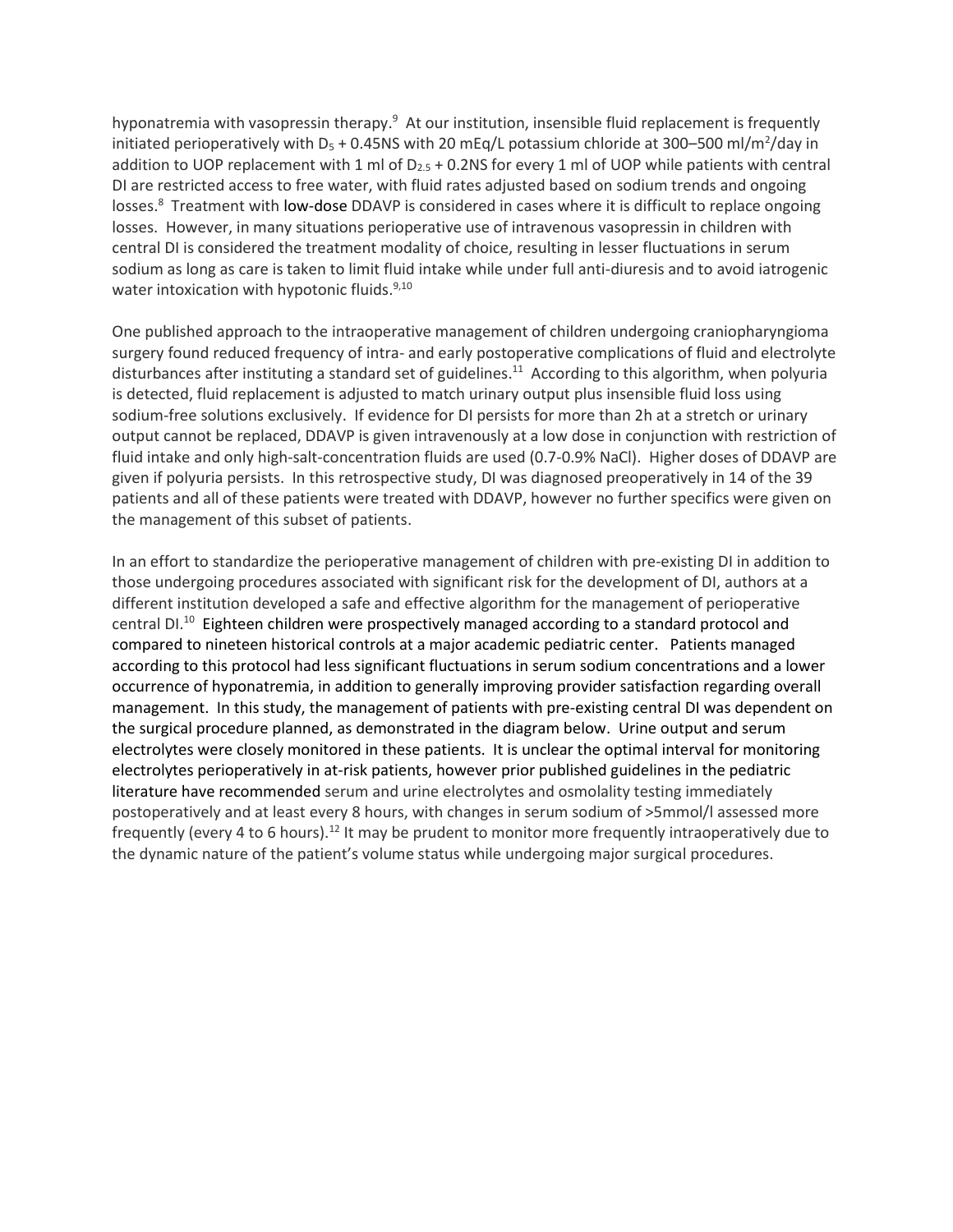

#### **Adapted from FIGURE 1<sup>10</sup>**

Wise-Faberowski, et al. *Perioperative Management of Diabetes Insipidus in Children.* J Neurosurg Anesthesiol, 2004. **16**(3): p. 220-225

IV fluids in both major and minor procedures were administered as normal saline at two-thirds maintenance rates and additional IV saline was given, as needed, to maintain hemodynamic stability and replace blood loss. The authors cautioned regarding the risks of intravascular volume overload in the setting of a vasopressin infusion and the avoidance of hypotonic fluids, as this can result in dangerous hyponatremia. Normal saline was the only intravenous fluid administered until normal oral intake resumed. Perioperative serum sodium concentrations were generally maintained between 130 and 150 mEq/L and the mean change in sodium concentrations was significantly less as compared to historical controls. In children with known DI, DDAVP therapy was resumed once an intact thirst mechanism returned and the resumption of adequate oral intake was established.

Normal saline (NS) has historically been the fluid of choice for intraoperative use, however, a small retrospective-prospective study recently showed increased risk of negative outcomes using NS in patients undergoing craniopharyngioma resection, with the best outcomes using 0.45NS.<sup>13</sup> In the prospective portion of this study, patients undergoing transcranial resection of craniopharyngioma were randomly assigned to receive NS, 0.45NS, or D5W. Postoperative DI was managed with subcutaneous desmopressin according to a standard protocol. All patients received fluid boluses intraoperatively with comparable fluid amounts. In the postoperative period, patients who received NS had sodium values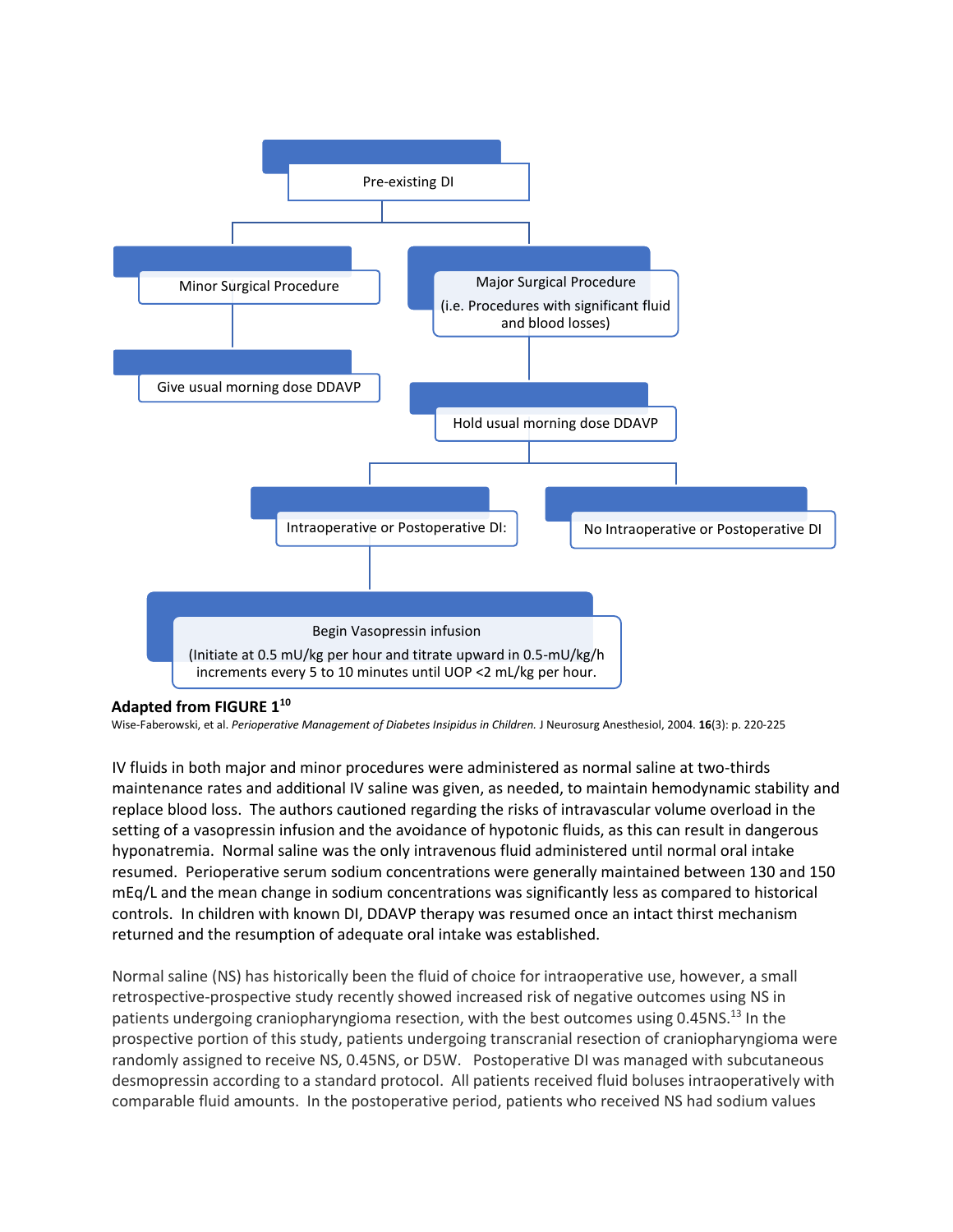significantly higher in the first 48 hours than preoperative values. In the D5W group, hyponatremia, hyperglycemia and seizures were negative complications associated with D5W use. The postoperative sodium was independent of use of desmopressin and glucocorticoid therapy. The authors concluded it is favorable to use half NS as the sole intraoperative fluid in patients undergoing craniopharyngioma surgery. This very small study excluded patients with preoperative DI and cannot comment on appropriate management in these patients.

In patients with coexisting vasopressin and cortisol deficits (e.g. in combined anterior and posterior hypopituitarism following neurosurgical treatment of craniopharyngioma), symptoms of DI may be masked because cortisol deficiency impairs renal free water clearance. In such cases, the institution of glucocorticoid therapy alone may precipitate polyuria, leading to the diagnosis of DI. Conversely, excessive amounts of cortisol, due to endogenous release during stress or to treatment with exogenous drug, may inhibit the insertion of water channels. This may explain why patients with central DI treated with desmopressin become "resistant" and require an increased dosage during times of stress or treatment with glucocorticoids. 9

All patients having surgery in the area of the pituitary need close monitoring of fluid intake, UOP and serum sodium levels. UOP can be greater than 4 ml/kg/hr with dilute urine in the setting of normal serum osmolality secondary to post-operative fluid shifts in the first 24–48 h after surgery. Administration of osmotic diuretics such as mannitol can result in a brisk diuresis and cloud the diagnosis or management of central DI. Monitoring serial serum and urine osmolality and electrolyte levels can be helpful in differentiating the etiology of polyuria.

### Perioperative Management of Hyponatremia

Intraoperative hyponatremia may occur iatrogenically from excessive intravenous fluid administration, particularly if hypotonic fluids are administered in the setting of concomitant DDAVP. Hyponatremia is a known complication of DDAVP administration, and there exists reports of symptomatic DDAVPassociated hyponatremia that resulted from hypotonic fluid administration or failure to fluid restrict in the setting of concurrent DDAVP, with the result of hyponatremic encephalopathy and significant neurologic injury if the sodium levels are corrected too quickly.<sup>14</sup> The development of hyponatremia may particularly be a concern in patients with pre-existing central DI previously managed on stable doses of DDAVP requiring escalating doses prior to surgery.

SIADH is an important consideration for evolving hyponatremia in a patient with craniopharyngioma in the perioperative period. SIADH is defined by hyponatremia and hypo-osmolality due to inappropriate ADH secretion which results in impaired water excretion despite a normal or increased plasma volume.<sup>15</sup> It has occasionally been described before craniopharyngioma resection as a result of inappropriate ADH release by direct mechanical stimulation of the tumor mass or ischemic changes on the osmoreceptor/ADH-secreting neurons.<sup>15</sup> Additionally, preoperative endocrinopathies such as severe secondary/tertiary hypothyroidism and hypocorticolism has been described in patients with craniopharyngiomas with resultant hyponatremia, highlighting the importance of a thorough preoperative endocrine assessment. 15

SIADH can occur in the postoperative period due to damage to neurons with release of intracellular antidiuretic hormone. Transient SIADH can be isolated or can occur as part of a classic triphasic pattern, in which the initial phase of central DI is followed by a second phase of oliguria due to inappropriate vasopressin secretion, followed by a third and final phase of permanent central DI. Isolated SIADH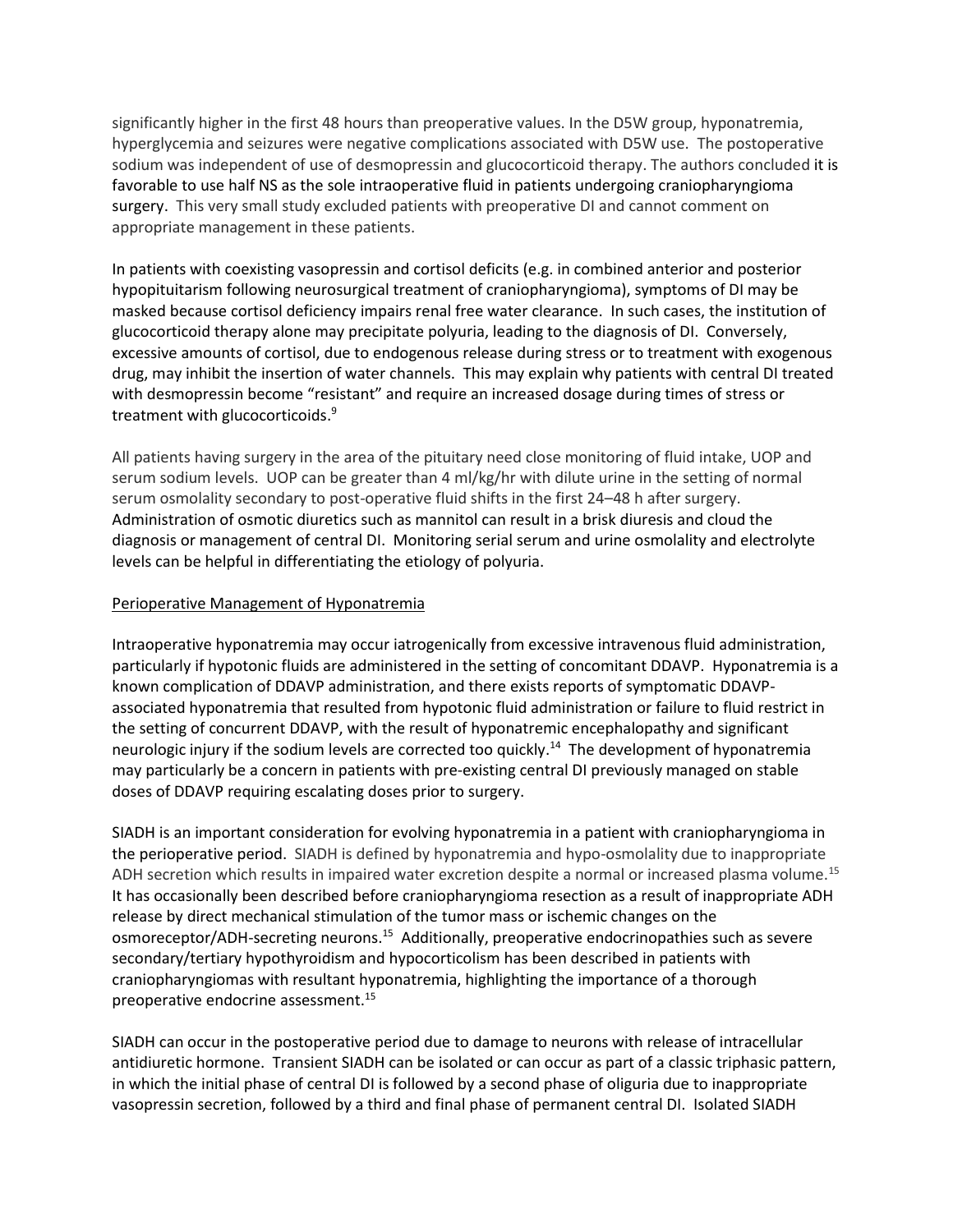typically occurs in patients with limited damage to the neurohypophysis and has been reported in 8-21% of patients after pituitary surgery.<sup>15</sup> SIADH can be treated by fluid restriction and, in severe cases, with an infusion of 3% saline, taking care to avoid overcorrection.

Cerebral salt wasting (CSW) is reported in 4% of children following neurosurgery and is characterized by polyuria and natriuresis, resulting in hyponatremia. CSW is defined by the development of extracellular volume depletion due to a renal sodium transport abnormality in patients with intracranial disease and appropriate adrenal and thyroid status.<sup>15</sup> It is postulated that inappropriate secretion of natriuretic peptides (NP) released from the injured brain and loss of sympathetic stimulation to the kidney may be a pathogenic mechanism for CSW. It is typically managed with fluid administration to restore intravascular volume and sodium supplementation.

The principal defining feature distinguishing CSW from SIADH is the patient's volume status, with CSW identified by high urine output and hypovolemia. Laboratory analysis may be similar in acute clinical circumstances, with low serum osmolality, inappropriately high urine osmolality, and significant natriuresis (>40 mEq/L) in both conditions. The chart below summarizes the main clinical and biochemical differences between the two conditions. Making the distinction between CSW and SIADH as etiologies of perioperative hyponatremia is very important, as the treatment for the two conditions is very different.

|                                 | <b>SIADH</b>   | <b>CSW</b> |
|---------------------------------|----------------|------------|
| Extracellular Fluid<br>Volume   | Normal to high | Low        |
| Evidence of volume<br>depletion | No             | Yes        |
| Serum Sodium                    | Low            | Low        |
| Urine Sodium                    | High           | High       |
| Net sodium loss                 | Normal         | High       |
| Serum Osmolality                | Low            | Low        |
| Urine Osmolality                | High           | High       |
| Urine Output                    | Usually low    | Very high  |

**Clinical and biochemical differences between SIADH and CSW. Adapted from Table 3<sup>15</sup>**

Edate, et al. *Management of Electrolyte and Fluid Disorders after Brain Surgery for Pituitary/Suprasellar Tumours.* Horm Res Paediatr, 2015. **83**: p. 293-301

### Delayed Recovery after Anesthesia

Delayed emergence from anesthesia presents a challenge to the anesthesiologist, as pharmacological as well as nonpharmacological causes must be considered. The time to emerge from anesthesia is affected by patient factors, anesthetic factors, duration of surgery, and painful stimulation. Delayed awakening after general anesthesia is most commonly caused by anesthetic factors including residual drug effects from opioids, benzodiazepines, IV anesthetic agents, neuromuscular blockade, and drug interactions. 16 In addition, organic causes such as metabolic disorders, electrolyte imbalances (including hypo- and hypernatremia), hypothermia, and respiratory causes, including hypoxemia and hypercarbia, must be considered. Unexpected delayed emergence after general anesthesia may also be due to neurological complications that can have devastating effects leading to death or severe disability, including cerebral edema, seizures, postoperative intracranial hemorrhage, and cerebral ischemia.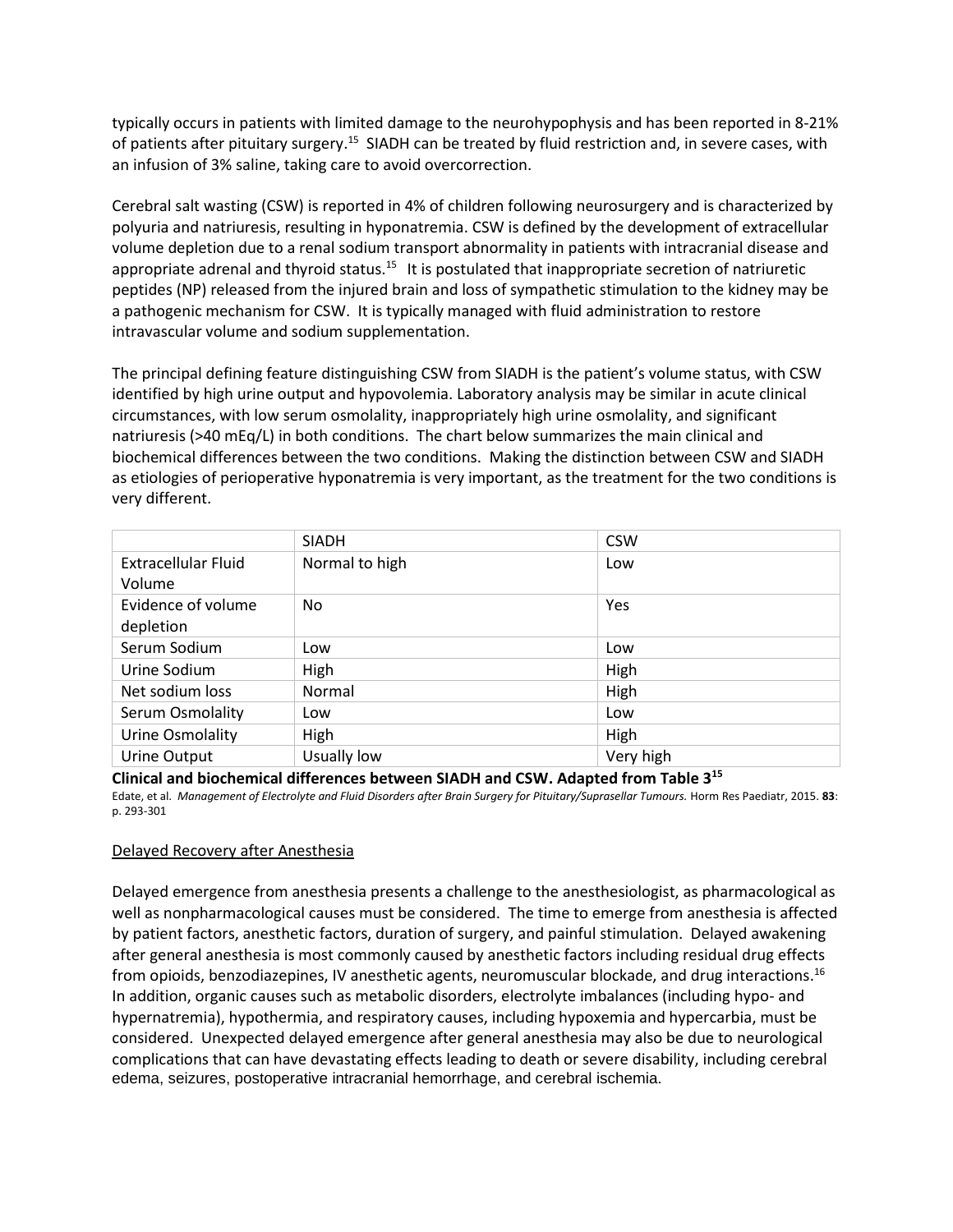An early diagnosis of postoperative neurological complications is particularly important after neurosurgical procedures to limit potentially devastating consequences and improve patient outcome, highlighting the importance of an early postoperative neurologic exam and timely evaluation of delayed recovery after anesthesia. Postoperative neurologic complications should be higher on the differential diagnosis of patients with delayed awakening after anesthesia in those undergoing neurosurgical procedures, particularly intracranial surgeries. If, after surgery, a patient does not rapidly recover consciousness or a focal neurological deficit becomes apparent, a head CT should be performed as soon as possible to rule out a neurosurgical complication and to allow for timely intervention.<sup>17</sup>

Susceptible patients at risk for seizures may present with delayed emergence after anesthesia. In a retrospective review of 223 previously seizure-free children with brain tumors undergoing intracranial tumor resection at a large academic children's hospital, the authors found an incidence of 7.4% of patients experienced at least one clinical seizure during the surgical admission. 18 Independent factors associated with perioperative seizures included supratentorial tumor location, accounting for over half of all patients, age<2 years, and postoperative hyponatremia. Perioperative seizures were not associated with tumor pathology, size, or frontotemporal location. Most episodes classified as seizure activity consisted of eye deviation and unresponsiveness with only 2 patients presenting with generalized tonic-clonic seizures.

Diagnosis of altered mental status after general anesthesia includes ensuring normal vital signs, review of administered drugs and patient medical history, and assessment of metabolic abnormalities including glucose and electrolyte levels. In neurosurgical patients with unexplained delayed recovery from anesthesia, a lower threshold for additional imaging is indicated, and empiric treatment for nonconvulsive seizures may be initiated if there is a high clinical suspicion while awaiting EEG correlation.

### Nonconvulsive Status Epilepticus

Nonconvulsive status epilepticus (NCSE) has been defined as a cognitive or behavioral change that lasts for at least 30 minutes with evidence of seizures on electroencephalogram (EEG).<sup>19</sup> In children, the diagnosis of NCSE is often under-recognized and requires a high index of suspicion as its presentation may only include nonspecific signs such as changes in behavior or altered mental status, and continuous EEG monitoring is thought to be essential for diagnosing NCSE. In children, NCSE can be observed in acute neurologic injuries, specific childhood epilepsy syndromes and other nonprogressive encephalopathies, and in individuals with certain learning difficulties. Treatment is dependent on the subtype of NCSE based on EEG features, however most subtypes are treated with benzodiazepines and antiepileptic drugs such as fosphenytoin or valproic acid. 19

Additionally, in children undergoing craniotomy of sellar or suprasellar tumors, large fluctuations of plasma sodium levels, particularly the development of hyponatremia, is highly associated with altered mental status and seizures. Patients with permanent central DI showed the most severe fluctuations in plasma sodium concentration during the early postoperative period.<sup>20</sup> In these patients, the treatment of altered mental status and seizure activity should include close electrolyte monitoring and correction of plasma sodium levels.

### References:

1. Laffterty, et al. *Pituitary Tumors in Children and Adolescents.* The Journal of Clinical Endocrinology & Metabolism, 1999. **(84)**12: p. 4317-4323